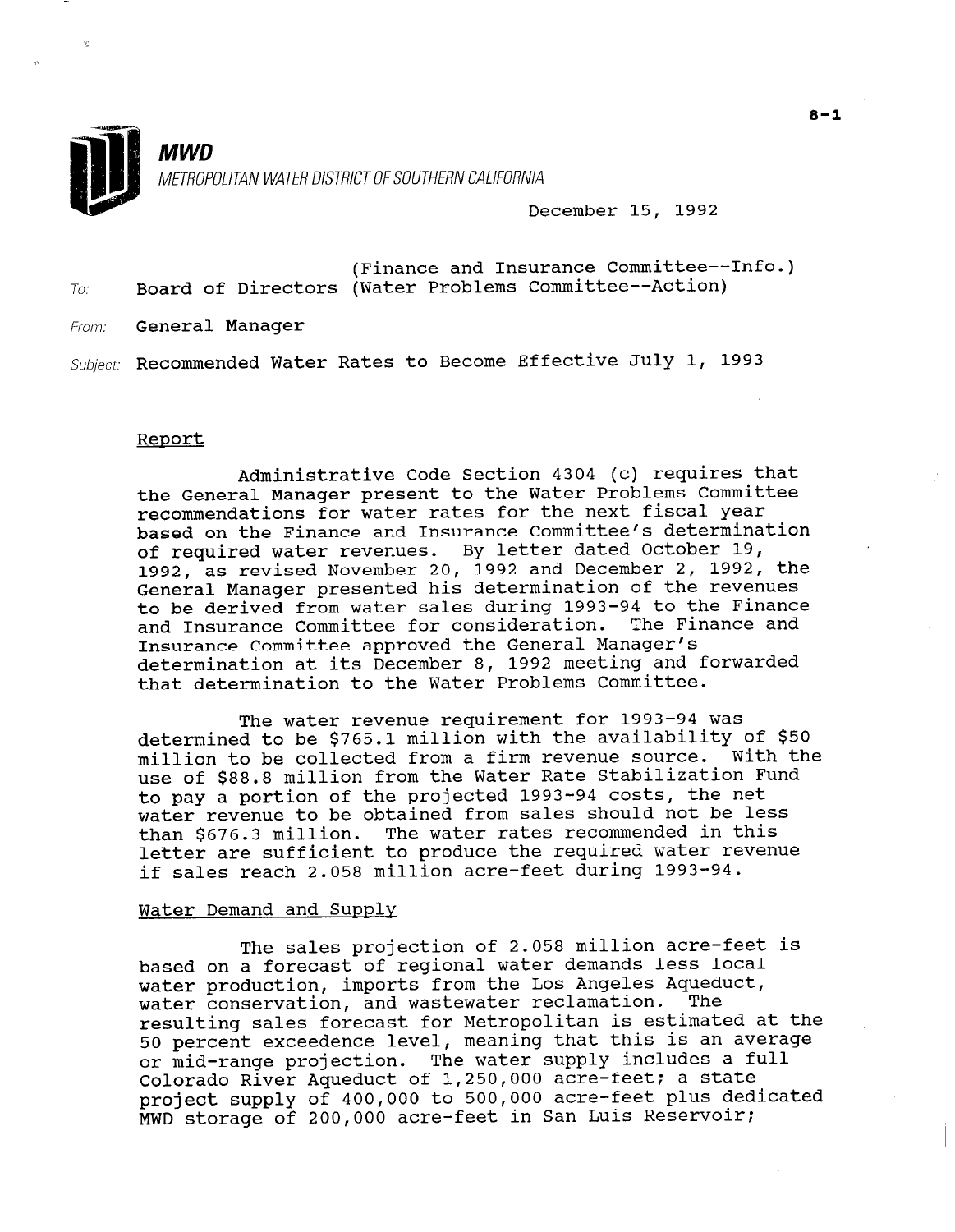$\sim$ 

and 100,000 to 200,000 acre-feet of Central Valley agricultural transfers, as necessary. If sales are lower or higher than 2.058 million acre-feet during 1993-94, reserve balances will be affected. Table 1 shows the effect on reserve balances of various levels of sales during 1993-94.

## Water Rate Alternatives

In setting FY 93-94 rates, a choice must be made concerning the rate differential between non-interruptible service and seasonal storage service. In cost and revenue projections contained in earlier letters and reports, staff has maintained the existing differential of \$101 per acrefoot in order to create the least impact on the basic water rate. However, a number of member agencies have requested that the differential between seasonal storage and basic service be increased beyond the current level, to provide a stronger incentive for groundwater managers to invest in new recharge and production facilities. Last year, your Board increased the differential by \$9, from \$92 to \$101 per acrefoot. Some local managers are requesting a similar increase this year, from \$101 to \$110 per acre-foot. Accordingly, two alternate rate schedules are presented below for your Board's consideration, each capable of producing the sales revenue determined to be necessary by the Finance and Insurance Committee:

- -Alternate A would maintain the current differential of \$101 per acre-foot. Seasonal storage service would be increased by \$57 from \$168 to \$225 per acre-foot, while non-interruptible untreated service would also be increased by \$57, from \$269 to \$326 per acrefoot.
- -Alternate B would increase the differential to \$110 per acre-foot. Seasonal storage service would be increased by \$50 from \$168 to \$218 per acre-foot, while non-interruptible untreated water would be increased by \$59, from \$269 to \$328 per acre-foot.

Table 2 compares the rate schedule for FY 93-94 under Alternatives A and B. Table 3 compares FY 92-93 with FY 93-94 rates under Alternate A, while Table 4 compares FY 92-93 with FY 93-94 rates under Alternative B.

From a financial standpoint, either alternative will meet the District's revenue needs. From a resources meet the DIStrict's revenue needs. Thom a resources<br>were wounded to alternative B would be the preferr choice.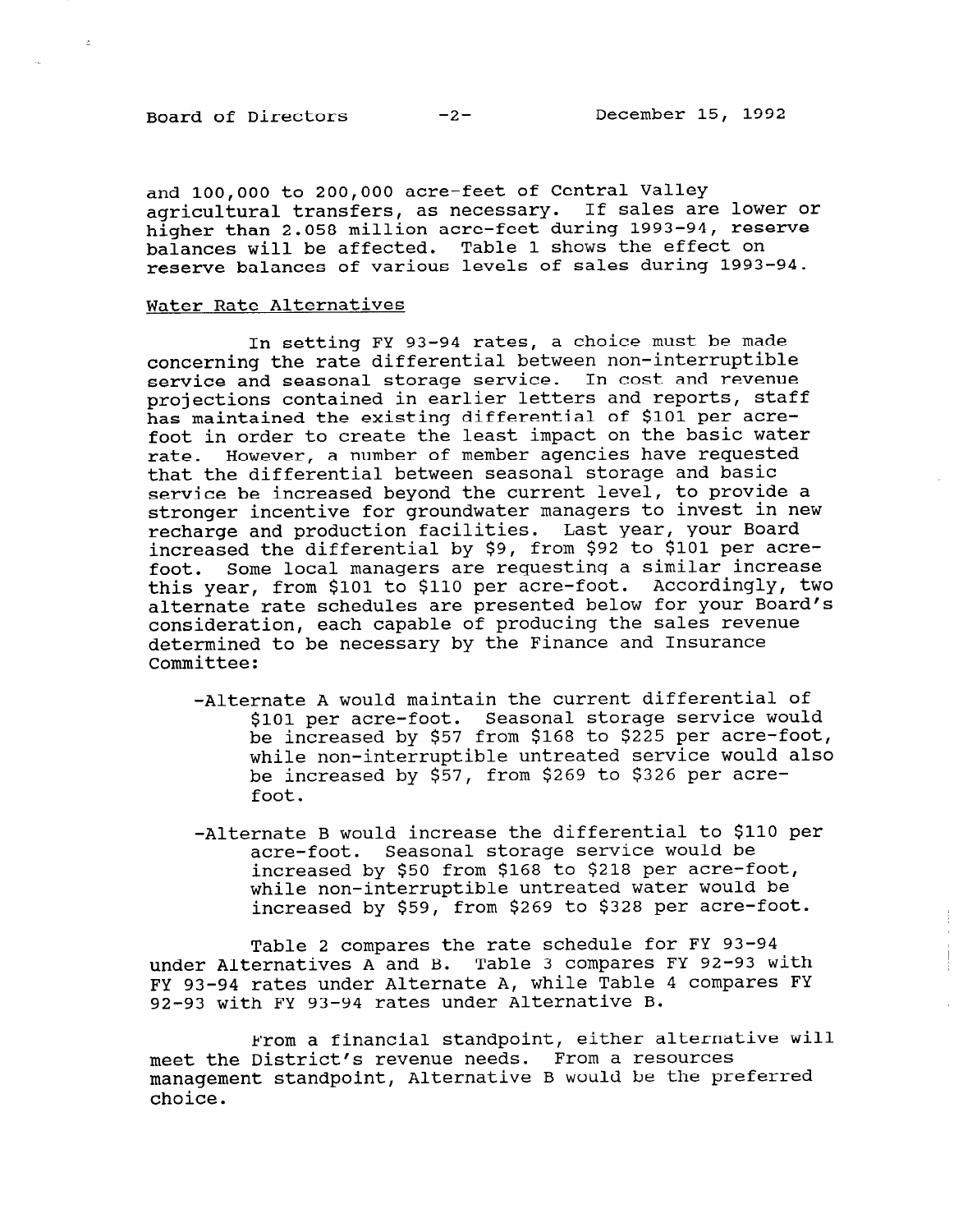Groundwater represents a potential source of additional water production in the event of continuing drought, or shortages caused by environmental law and administrative decisions. State project operating restrictions proposed by SWRCB Decision 1630 and the federal Endangered Species Act appear at this time to justify the increased economic incentive for groundwater investment under Alternative B.

#### Treatment Surcharge

Due to increasing capital and O&M costs of water treatment associated mainly with the expansions of the Jensen, Skinner, and Mills Filtration Plants, it will be necessary to increase the surcharge for water treatment by \$14 per acre-foot, from \$53 per acre-foot to \$67 per acrefoot. This assumes a treatment surcharge of \$45 per acrefoot for seasonal storage water. The projected increase in the treatment surcharge is consistent with the Board's policy that all costs pertaining to the treatment of water be recovered through the treatment surcharge.

### Reclaimed and Emergency Rates

The reclaimed water rate will increase from \$84 per acre-foot to \$113 per acre-foot on April 1, 1993 as approved by your Board at its December 1992 meeting. The emergency water rate will continue to be triple the untreated noninterruptible rate.

#### Board Committee Assiqnments

This letter was referred to:

The Finance and Insurance Committee for information pursuant to its authority to determine revenues to be obtained through sales of water under Administrative Code Section 2441 (e).

The Water Problems Committee for action pursuant to its authority to determine the selling prices of water under Administrative Code Section 2481 (c).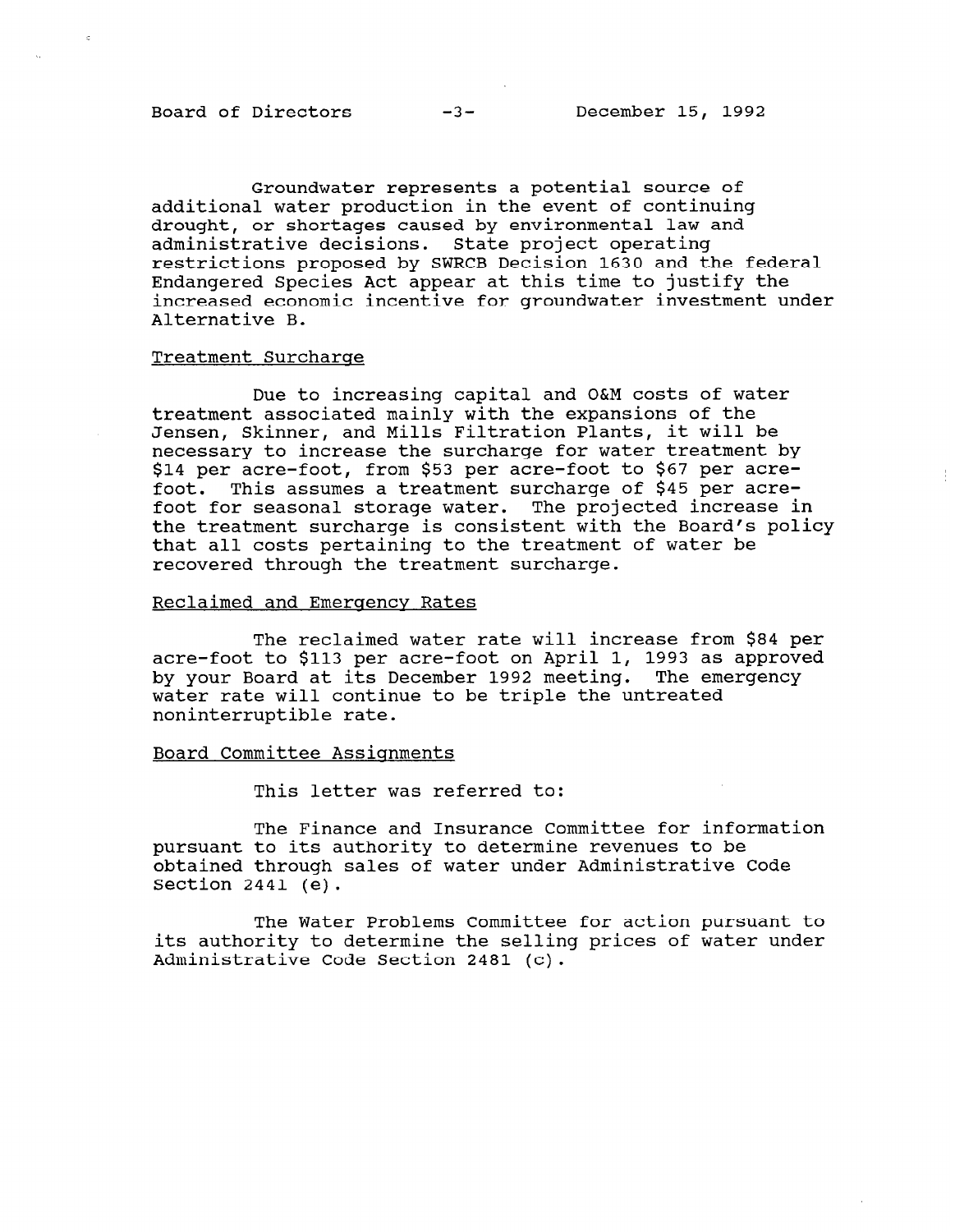Board of Directors -4- December 15, 1992

## Recommendation

That the Water Problems Committee set a time for a meeting of the Committee at which interested parties may present their views regarding the General Manager's recommendation that the water rates for fiscal year 1993-94 be set by the Board according to Alternative B as follows:

| Class of Service | Rates in Dollars per<br>Acre-Foot |
|------------------|-----------------------------------|
| Noninterruptible |                                   |
| Untreated        | 328                               |
| Treated          | 395                               |
| Emergency Water  |                                   |
| Untreated        | 984                               |
| Treated          | 1,051                             |
| Reclaimed Water  | $113 \times$                      |
| Seasonal Storage |                                   |
| Untreated        | 218                               |
| Treated          | 263                               |
|                  |                                   |

\* Rate approved on December 8, 1992, to be effective April 1, 1993.

Bay

KRN:jg P:\linda\rate9394

Attachments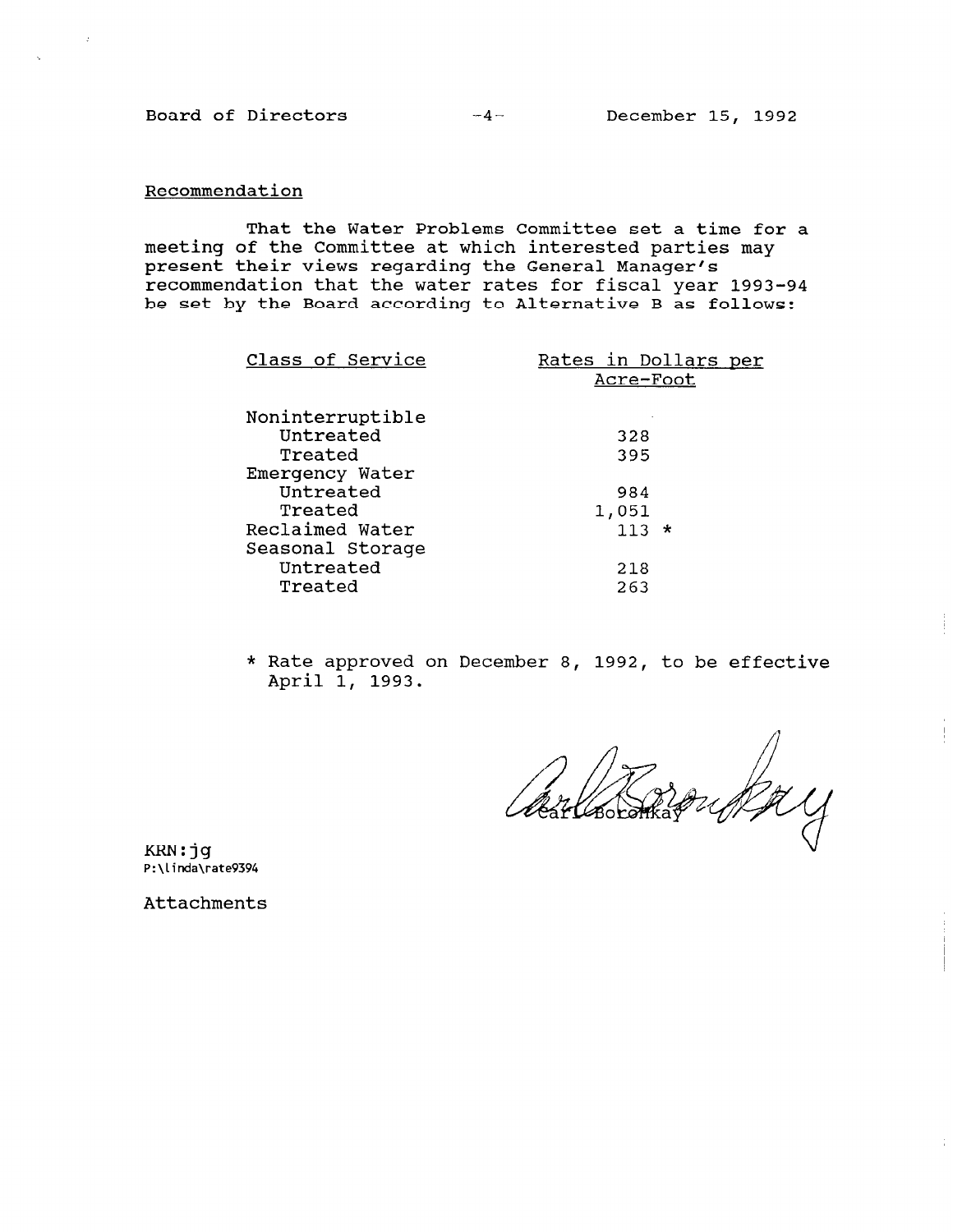$\mathcal{L}$ 

 $\hat{\sigma}_k$ 

## IMPACT OF VARIOUS SALES PROJECTIONS ON RESERVE BALANCES FISCAL YEAR 1993-94

| Sales in MAF      | Adjustment *<br>in Reserves |
|-------------------|-----------------------------|
| 1.7 MAF           | (S117.7 M)                  |
| 1.8 MAF           | (584.8 M)                   |
| 1.9 MAF           | (5 51.9 M)                  |
| $2.058$ MAF $(1)$ | $-0-$                       |
| 2.1 MAF           | \$ 13.9 M                   |
| $2.2$ MAF         | \$46.6M                     |
| 2.3 MAF           | \$79.7 M                    |

\* Assumes noninterruptible untreated rate increase of \$59 per acre-foot. The seasonal storage rate is pos por acre roce: "The Boabonar Boorago race ro<br>calculated using a differential of \$110 per acre-f from the noninterruptible untreated rate.

(1) Sales assumption used in this letter.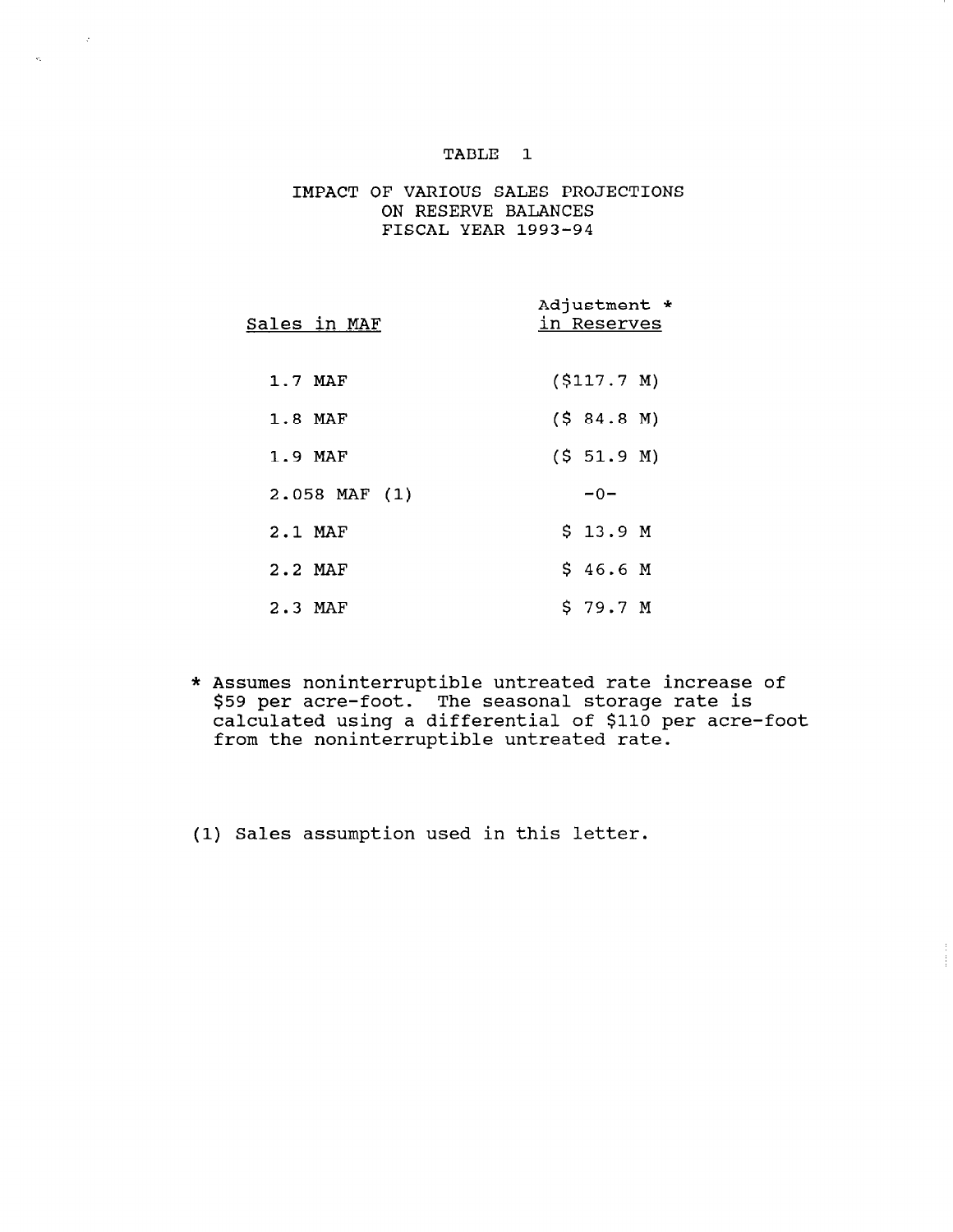$\sim 20$ 

 $\hat{\mathbf{e}}_{\mathbf{k}}$ 

# ALTERNATIVE WATER RATES FOR 1993-94

|                  | Alternative A<br>\$101/AF Seasonal<br>Storage Differential | Alternative B | \$110/AF Seasonal<br>Storage Differential |
|------------------|------------------------------------------------------------|---------------|-------------------------------------------|
| Noninterruptible |                                                            |               |                                           |
| Untreated        | 326                                                        | 328           |                                           |
| Treated          | 392                                                        | 395           |                                           |
| Emergency Water  |                                                            |               |                                           |
| Untreated        | 978                                                        | 984           |                                           |
| Treated          | 1,044                                                      | 1,051         |                                           |
| Reclaimed Water  | $113 *$                                                    | $113 *$       |                                           |
| Seasonal Storage |                                                            |               |                                           |
| Untreated        | 225                                                        | 218           |                                           |
| Treated          | 273                                                        | 263           |                                           |

 $\sim$ 

 $\frac{1}{2}$ 

 $*$  Rate approved on December 8, 1992, to be effect hucc approved.<br>April 1, 1993.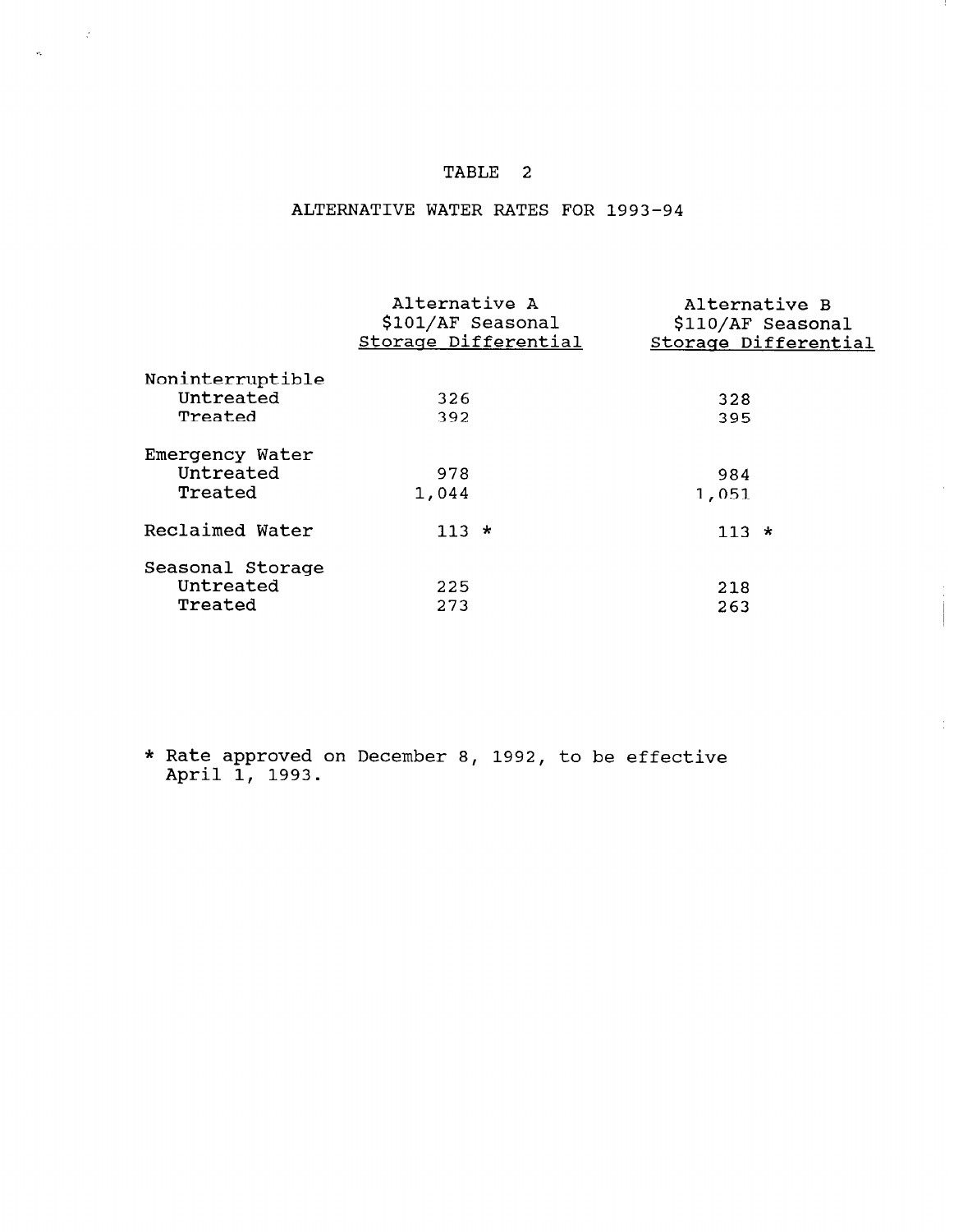## COMPARISON OF WATER RATES UNDER ALTERNATIVE A 1992-93 vs. 1993-94 (Rates in \$ Per Acre-Foot)

|                  | Current | Alternative A | Difference |
|------------------|---------|---------------|------------|
| Noninterruptible |         |               |            |
| Untreated        | 269     | 326           | 57         |
| Treated          | 322     | 392           | 70         |
| Emergency Water  |         |               |            |
| Untreated        | 807     | 978           | 171        |
| Treated          | 860     | 1,044         | 184        |
| Reclaimed Water  | 84      | $113 *$       | 29         |
| Seasonal Storage |         |               |            |
| Untreated        | 168     | 225           | 57         |
| Treated          | 203     | 273           | 70         |

 $\frac{1}{2}$ 

\* Rate approved on December 8, 1992, to be effective Adde approved